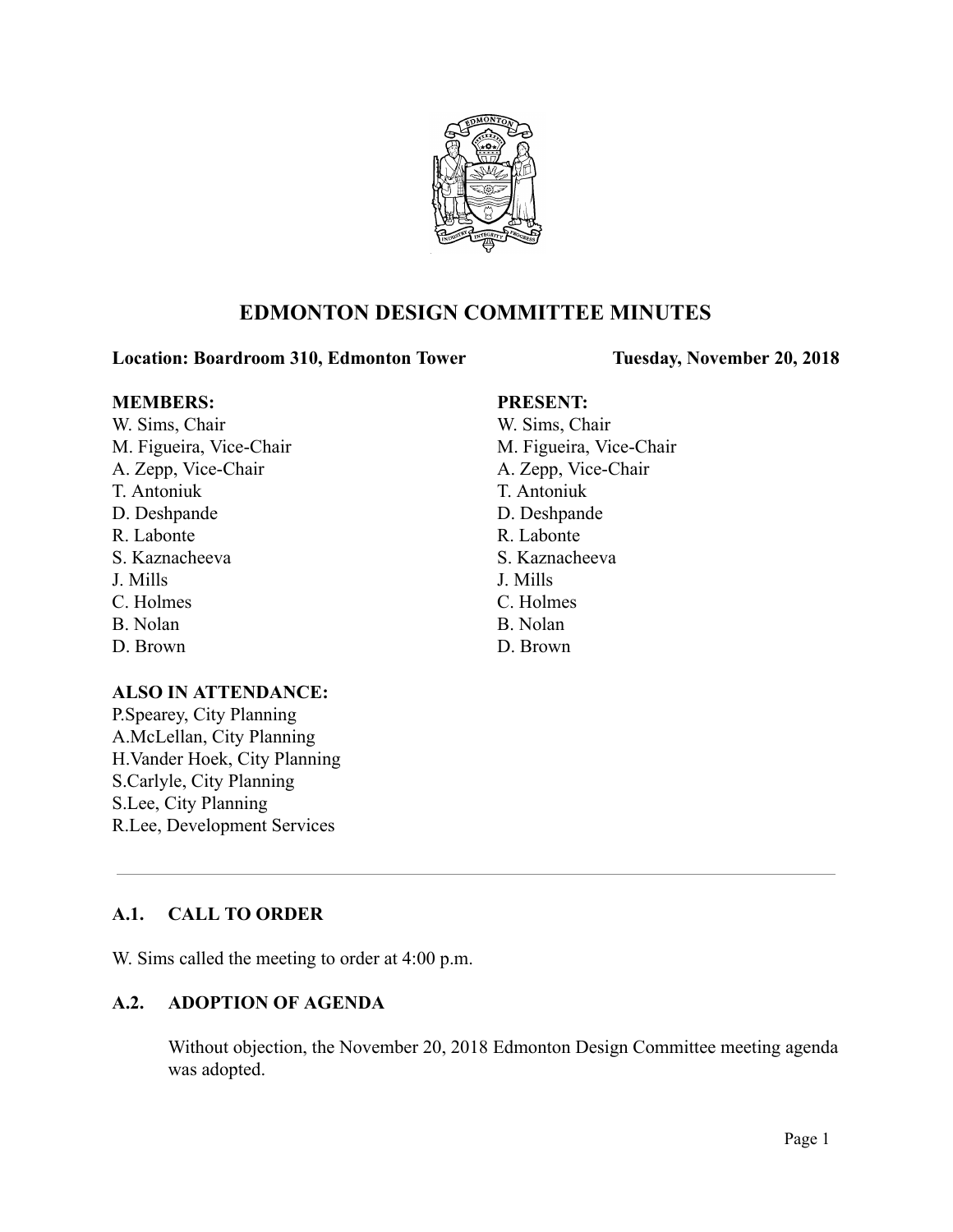## **A.3. ADOPTION OF MINUTES**

Without objection, the November 6, 2018 Edmonton Design Committee meeting minutes were adopted.

# **B. APPLICATIONS**

## **B.1. PROJECT SYNOPSES**

A.McLellan provided comments on Jasper House.

H. Van Der Hoek provided comments on Garneau 109 St / 79 Ave A Zepp and C. Holmes left the meeting due to conflicts.

- S. Carlyle provided comments on Mackenzie Tower.
- J. Mills left the meeting due to a conflict.
- S. Lee provided comments on Connect Bonnie Doon.
- D. Brown left the meeting due to a conflict.

R. Lee provided comments on The Wedge.

## **INFORMAL PRESENTATION (Closed to the Public)**

- **B.2. Garneau 109 St / 79 Ave** (Rezoning) Mark Michinak - STANTEC
- **B.3. Mackenzie Tower (Rezoning)** Belinda Morale Smith - DIALOG

**- BREAK -**

**FORMAL CONSULTATIONS (Open to the Public)**

- **B.4. Connect Bonnie Doon** (Rezoning) Brian Murray - BA Planning Group
- **B.5. The Wedge** (Development Permit) Brendan Lawlor - Holo-Blok

## **C. COMMITTEE DELIBERATION (Closed to the Public)**

**C.1. Jasper House** (Development Permit)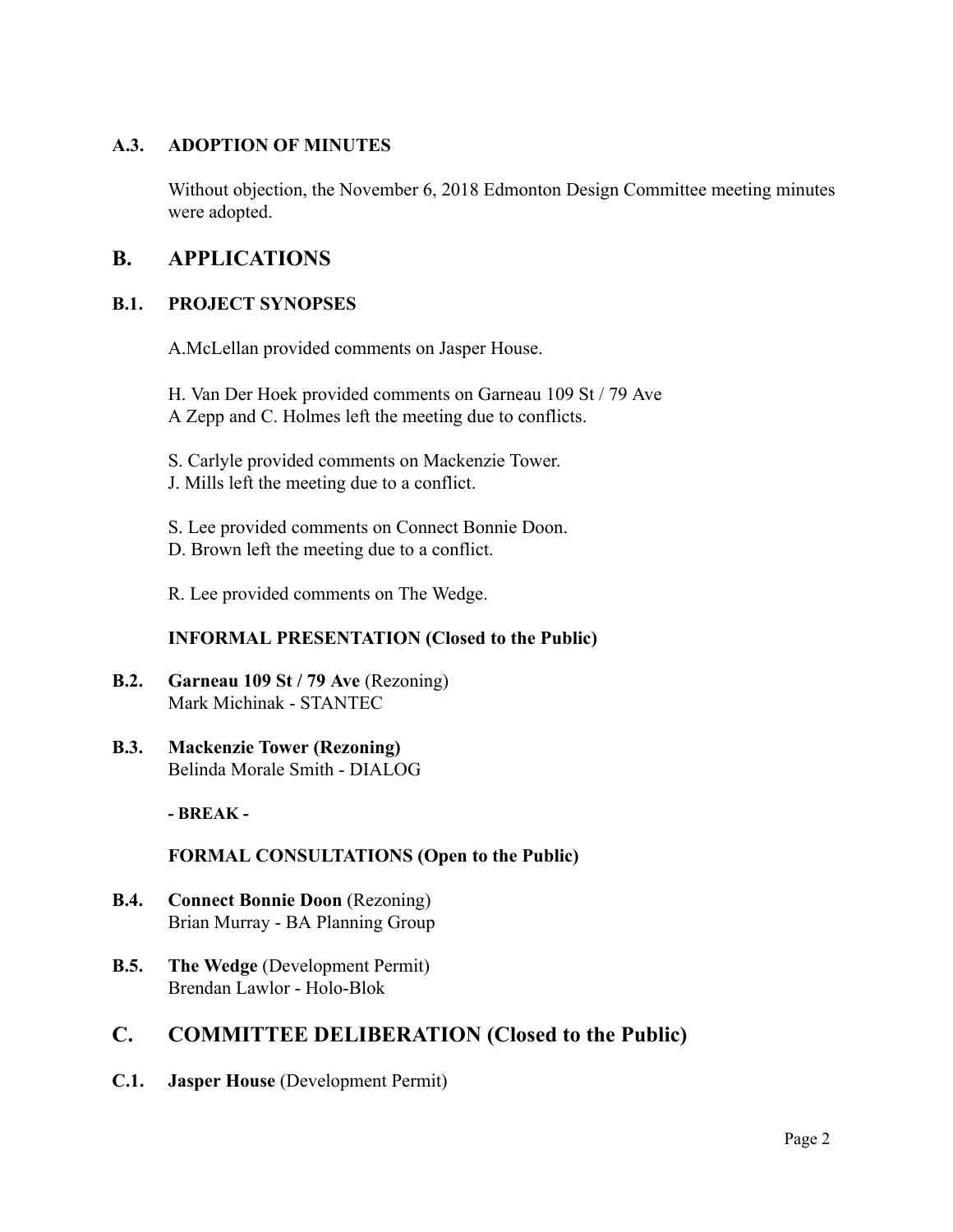## MOVED: D Brown

The Committee has reviewed the Administrative Walk-on and has noted :

- Inconsistencies between the site plan and landscape planting plan related to the development of the courtyard space.
- The Landscape Architect should confirm the health of existing street trees and provide details on streetscape improvements, repairs, bioretention details, etc.

SECONDED: R. Labonte

## **CARRIED**

FOR THE MOTION: W. Sims, M. Figueira, A. Zepp, R. Labonte, T. Antoniuk, S. Kaznacheeva, J. Mills, D. Deshpande, C. Holmes, D. Brown, B. Nolan

## **C.1. Connect Bonnie Doon** (Rezoning) Brian Murray - BA Planning Group

D. Brown left the meeting at due to a conflict and did not return (7:45 pm)

MOVED: R. Labonte

Motion of support with conditions

The Committee recommends that the DC text:

- Ensures that public art contributions are calculated per phase, but not necessarily implemented by phase (ie. can be implemented site-wide)
- Includes minimum soil depths for landscape over structure
- Provides stronger wording that ensures that the fundamental structure of the development - including roadways, open space patterns, and the distribution of FAR per block - as reflected in the site plan- is set at the outset and is not subject to major modification over the duration of the project's phasing.
- Ensures that public realm and open space is provided in each phase of development.

## SECONDED: C. Holmes

## **CARRIED**

FOR THE MOTION: W. Sims, M. Figueira, A. Zepp, R. Labonte, T. Antoniuk, S. Kaznacheeva, J. Mills, D. Deshpande, C. Holmes, B. Nolan

**C.2. The Wedge** (Development Permit) Brendan Lawlor - Holo-Blok

MOVED: A. Zepp